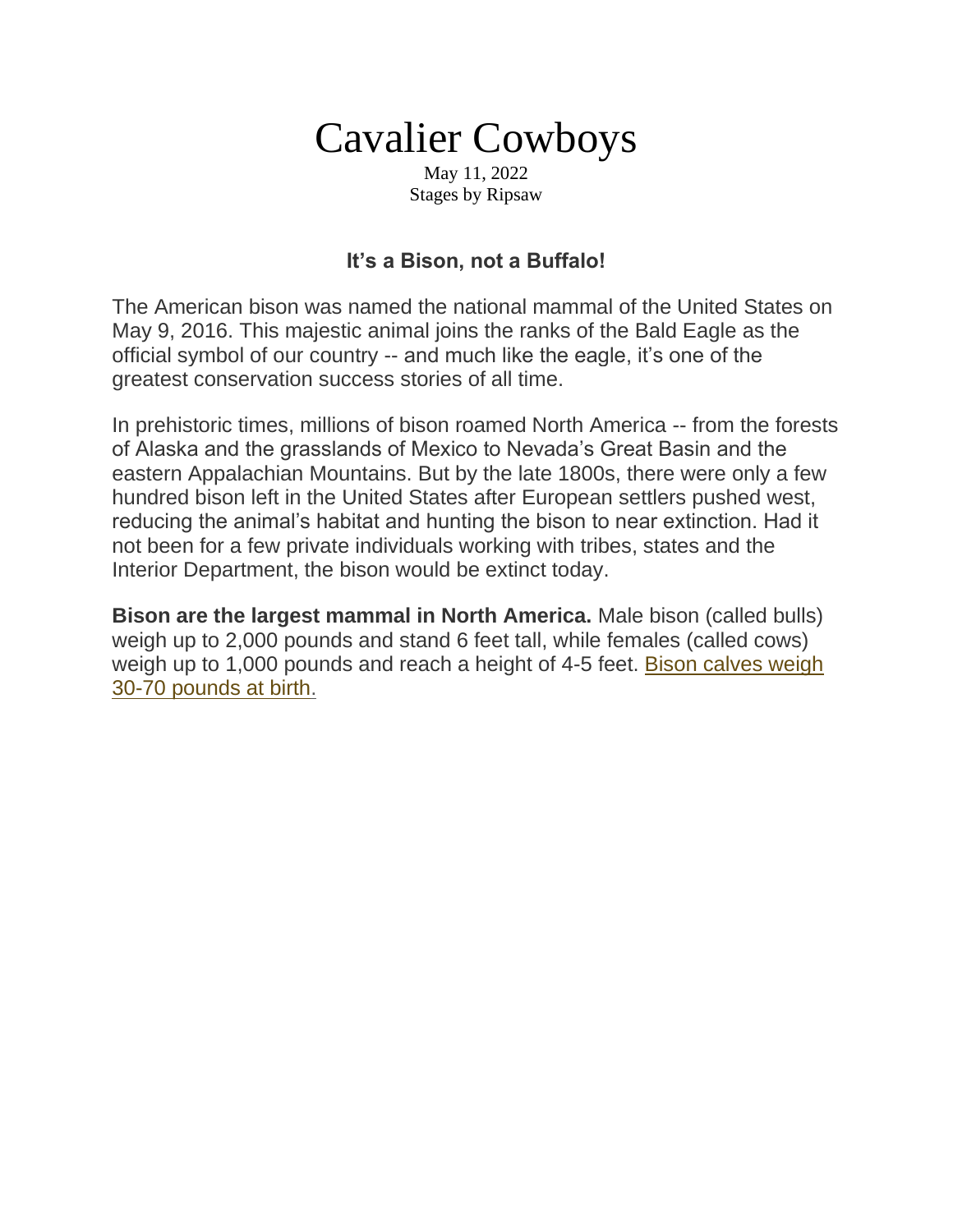## **Cavalier Cowboys – Club Match Rules & Conventions**

**SASS Rules:** All SASS Rules are in affect; unless documented herein, addressed during the Shooter Safety Meeting or specifically stated in the stage directions for a given stage.

**SASS Stage Conventions:** All SASS Stage Conventions are in affect; unless specifically stated in the stage directions for a given stage.

**Total Time Scoring:** All Cavalier Cowboys matches will use Total Time Scoring.

**Safety Officer:** Every shooter present is a Safety Officer and has the responsibility to identify, declare and diligently prevent all safety infractions.

□ **Round Over Berm:** A rifle or pistol round over the berm is a Match Disqualification.

**"No Alibi":** All Cavalier Cowboy matches are "no alibi" matches. *"Once the first round goes down range, the competitor is committed to the stage and must finish the stage to the best of his or her ability."* 

**Ear & Eye Protection:** Ear and Eye Protection is mandatory for all shooters and spectators.

**Ground Targets:** Targets positioned on/near the ground may only be shoot atd with the shotgun. Ground Targets shoot atd with a rifle or pistol round will result in a Minor Safety Violation.

**Shotgun Knockdown Misses**: Unless specifically stated in the stage directions for a given stage and pursuant to SASS rules, all shotgun knockdown targets may be reshoot atd until down, aka "Comstock Rule".

**Shotgun Shot Size:** Shot size must be number 7 lead birdshot or smaller (no steel or plated shot).

**Loading on the Move:** Loading on the move is permitted pursuant to SASS rules.

**Drawing on the Move:** Drawing on the move is permitted pursuant to SASS rules.

**End of Stage:** Unless otherwise directed by a Range Officer, after a stage has been completed the shooter will safely retrieve rifle, shotgun, and pistols and move them to the unloading table. The shooters firearms will not leave the unloading table until they have been verified "cleared" by a Range Officer.

**Coaching:** Any shooter who does not want to receive coaching must state their preference at the beginning of each stage. *"Proper coaching or no coaching at all is not considered RO Interference and therefore will never be grounds for a reshoot. Improper coaching that either impedes the shooter's progress or results in a procedural penalty may be grounds for a reshoot."* 

**New Shooters:** New Shooters who have never shot a SASS match before must observe one full match prior to shooting their first match, to ensure the shooter is familiar with match procedures and safety requirements. For their very first match, new shooters will be assigned a "mentor", an experienced SASS shooter, to assist and coach them through the match.

#### **The Spotters Creed:**

If you know that it's a Hit…It's a Hit If you know that it's a Miss…It's a Miss If you think it's a Hit…It's a Hit If you think it's a Miss…IT'S A HIT

Benefit of the doubt always goes to the shooter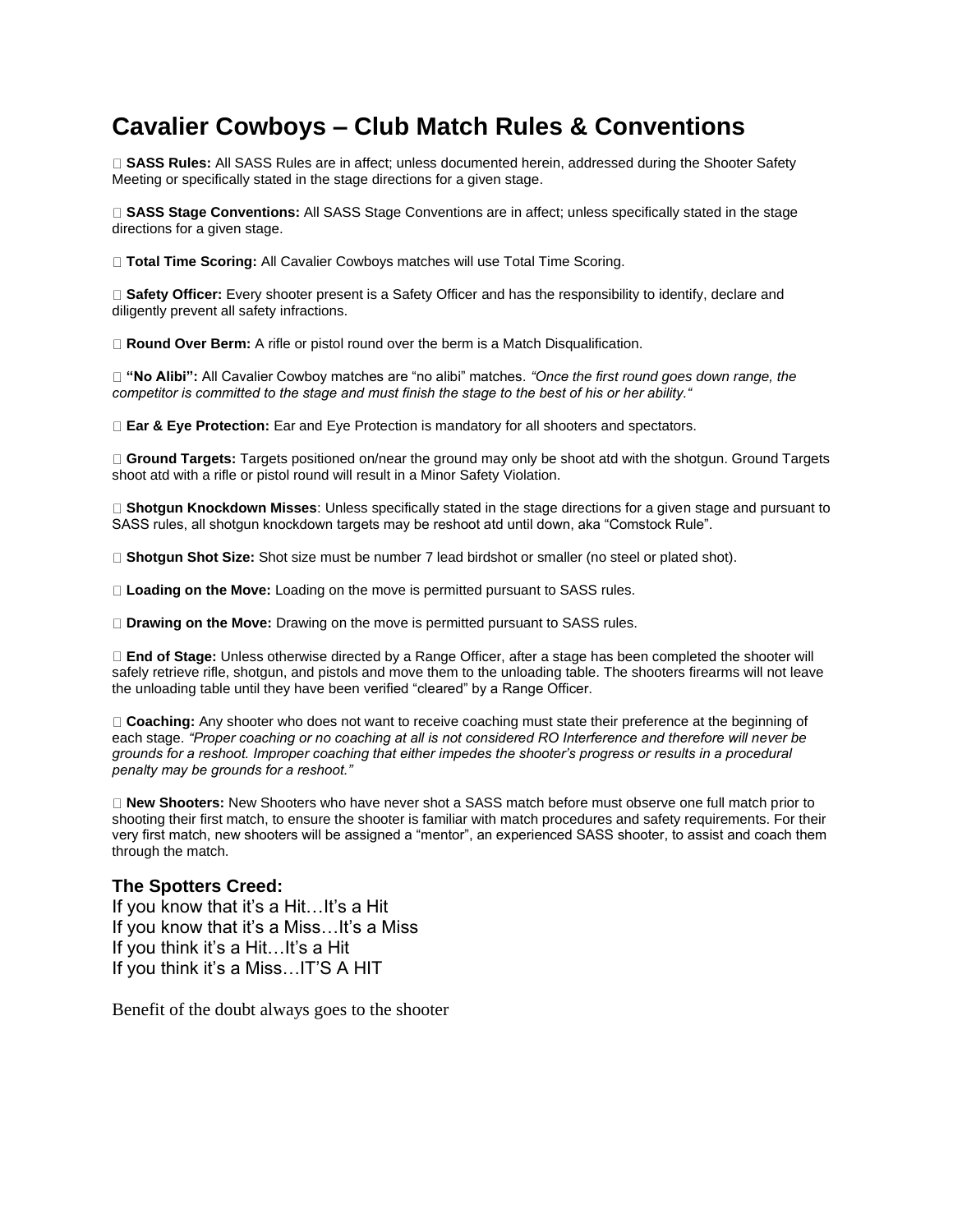## Stages 1-6 Diagram



HORSE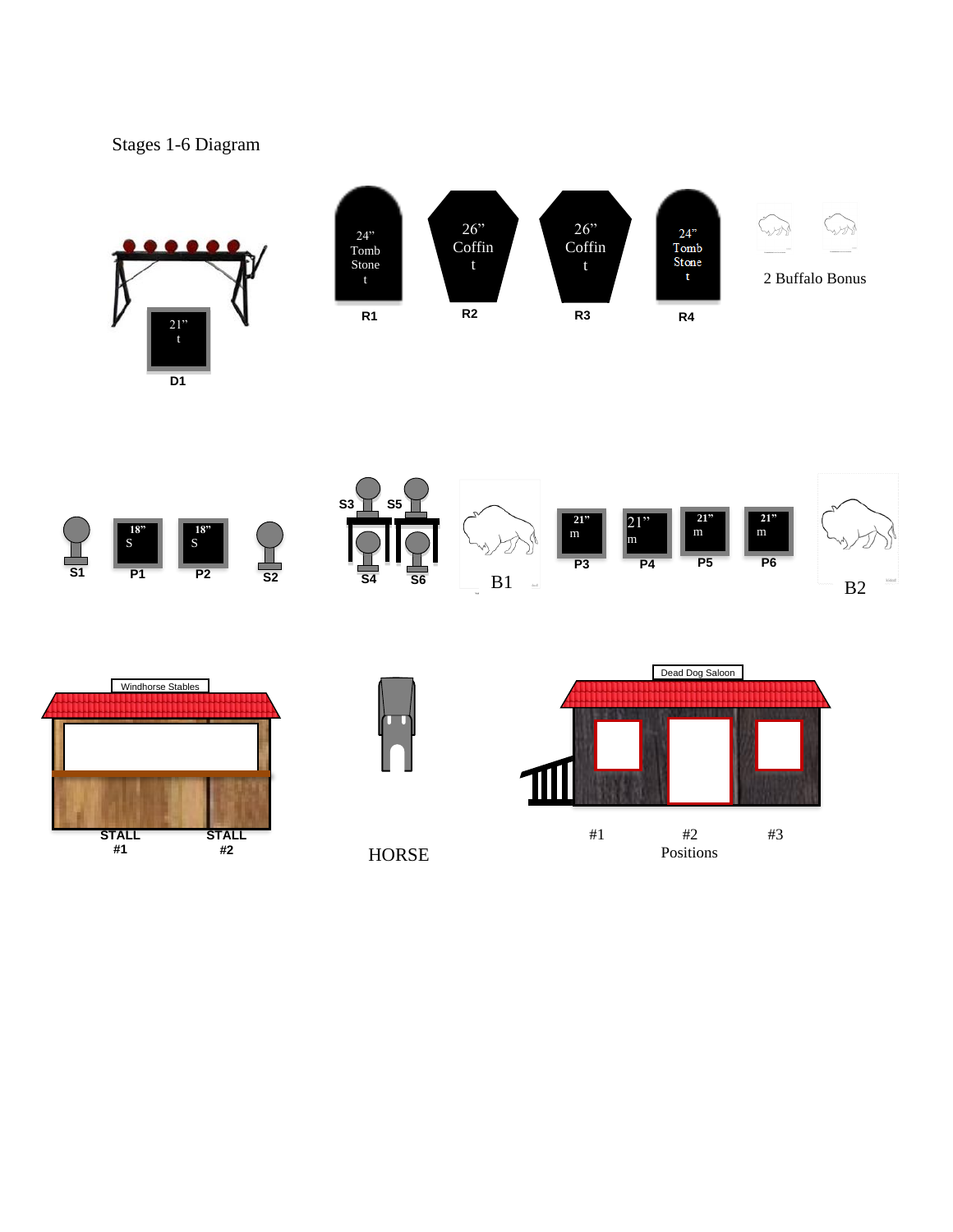**STAGE: 1**  RC: Rifle-10, Pistols-5 each, Shotgun 2+ SO: Rifle not last

Pistols holstered, Rifle and Shotgun staged safely

Shooter starts standing at default at position of choice. When ready, says "It's a Bison, not a Buffalo!" At the beep:

- 1. From horse, with rifle, shoot the 2 Coffin rifle targets, R2 and R3 by alternating double taps for 10 rounds.
- 2. From stall 2, with pistols, shoot the 2 pistol targets P1 and P2 with the same instructions as the rifle.
- 3. From the horse, with shotgun, shoot the 4 knockdowns S3-S6 in any order.

#### **STAGE: 2**

RC/SO: Shotgun- 2+, Rifle-10, (shotgun if needed), Pistols-5 each,

Pistols holstered, Rifle and shotgun staged in stall 2

Shooter starts standing in stall 2 with hands on shoulders and when ready, says "It's a Bison, not a Buffalo!" At the beep, with shotgun, shoot the 2 shotgun targets S1 and S2 in any order. Next, with rifle, clear the plate rack and put any remaining rounds on D1. You may use the shotgun to clear the plate rack if the dump target was not engaged. Last, with pistols shoot the pistol targets P1 and P2 with 10 rounds, both targets engaged.

#### **STAGE: 3**

RC: Rifle-10, Shotgun-2+, Pistols-5 each; SO: Rifle first

Pistols holstered, Rifle pointed safely downrange, shotgun staged safely.

Shooter starts standing in the doorway with rifle pointed safely downrange and when ready, says "It's a Bison, not a Buffalo!" At the beep:

- 1. With rifle, shoot the 4 rifle targets, R1-R4 with a sweep, placing (or attempting to place) the fifth round on a bison bonus. Then sweep R1-R4 from the opposite direction, engaging the other bison bonus with the  $10<sup>th</sup>$  round. Each bonus worth 3 seconds.
- 2. From the doorway, with pistols, shoot the 4 pistol targets P3-P6 with a Nevada Sweep.
- **3.** From Positions 1 and 3, the left and right windows, with shotgun, engage the two bison spinners in any order.